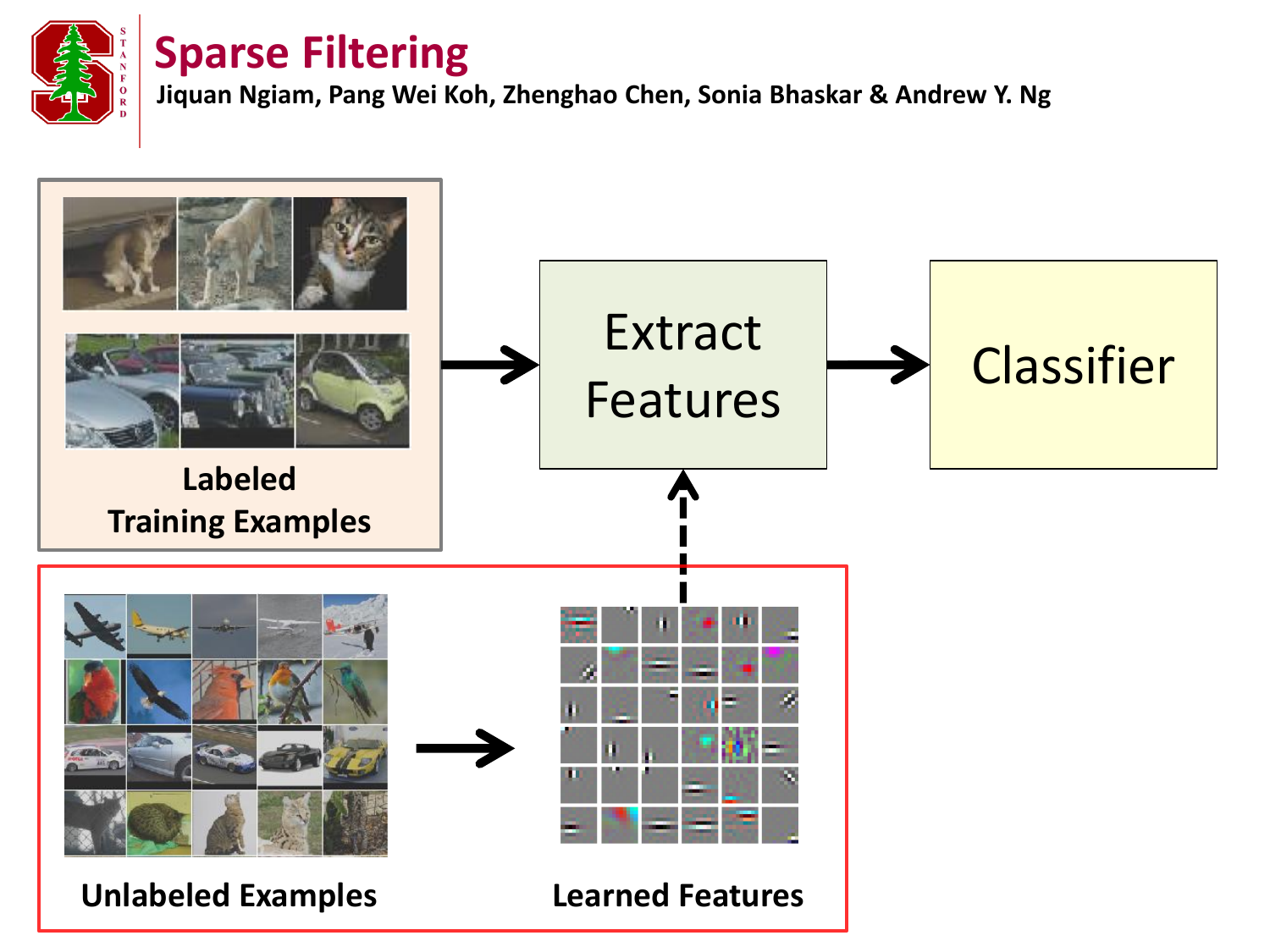

**Jiquan Ngiam, Pang Wei Koh, Zhenghao Chen, Sonia Bhaskar & Andrew Y. Ng**

Why Sparse Filtering?

- **Easy**, **fast** approach to feature learning
- No hyper-parameters that need tuning
- Easy to evaluate objective function
- Minimal data preprocessing required
- Trains well with off-the-shelf optimization toolboxes (e.g., L-BFGS).

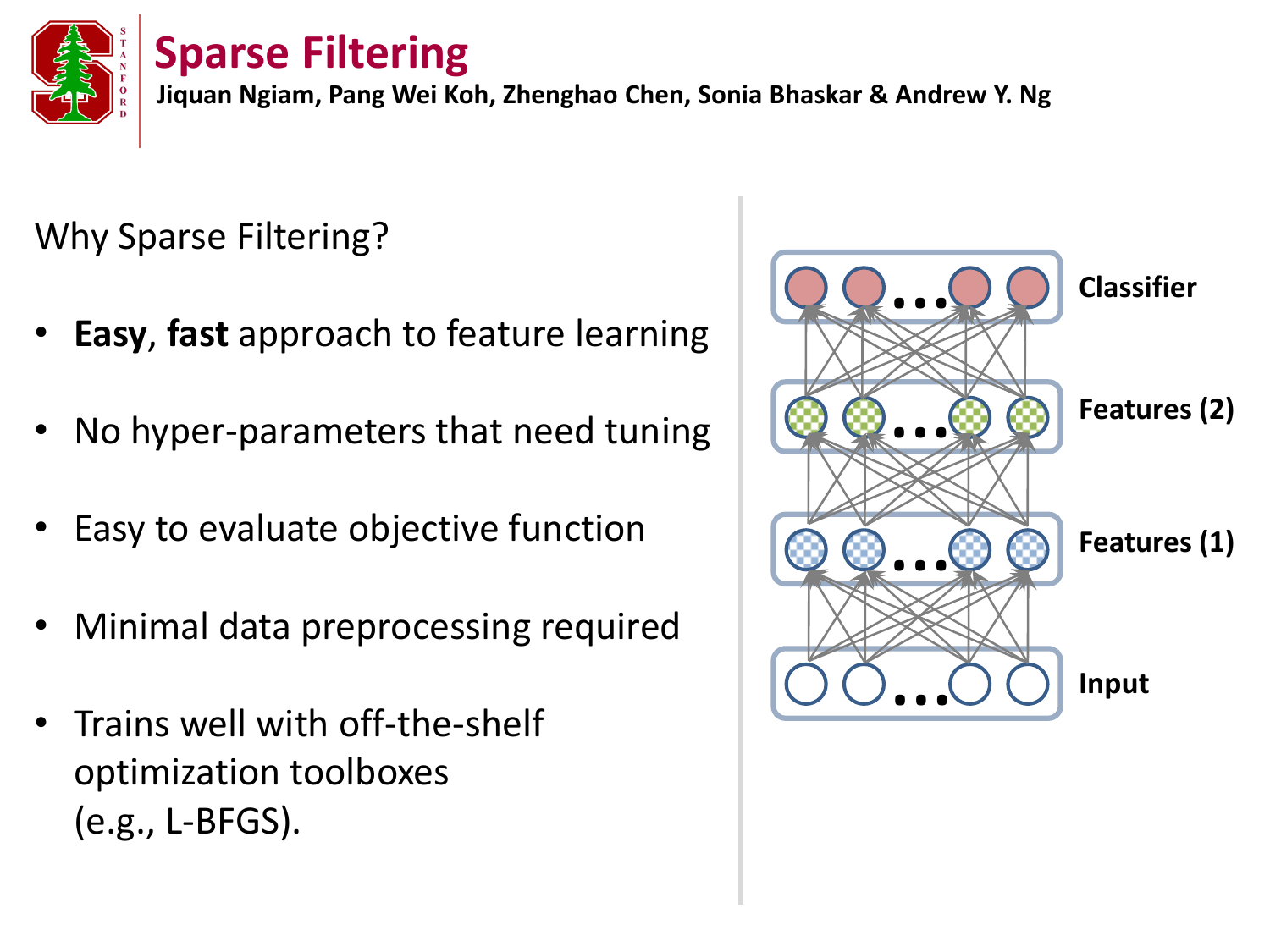

**Jiquan Ngiam, Pang Wei Koh, Zhenghao Chen, Sonia Bhaskar & Andrew Y. Ng**

|                |                  |                         | $X_1   X_2   X_3$ | $X_4$            | $\bullet\bullet\bullet$ | $X_m$                   |
|----------------|------------------|-------------------------|-------------------|------------------|-------------------------|-------------------------|
| $f_1$          | 0.5              | $\overline{\mathbf{2}}$ | $\boldsymbol{0}$  | 1.5              |                         | 4                       |
| f <sub>2</sub> | $\boldsymbol{0}$ | $\mathbf 0$             | 2.5               | $\boldsymbol{0}$ |                         | $\boldsymbol{0}$        |
|                |                  |                         |                   |                  |                         |                         |
| $f_{99}$       | $3.2$            |                         | $0 \mid 1.6$      | 0.3              |                         | $\mathbf{1}$            |
|                |                  |                         |                   |                  |                         |                         |
| $f_{n}$        | 4                | 0.5                     | $\boldsymbol{0}$  | $\mathbf{1}$     |                         | $\overline{\mathbf{3}}$ |

## **Examples**

# $M_{ij} = |w_i^T x_j|$

# **Sparse Filtering Objective Function**

- 1. Normalize across rows
- 2. Normalize across columns
- 3. Cost Function = Sum of the normalized entries